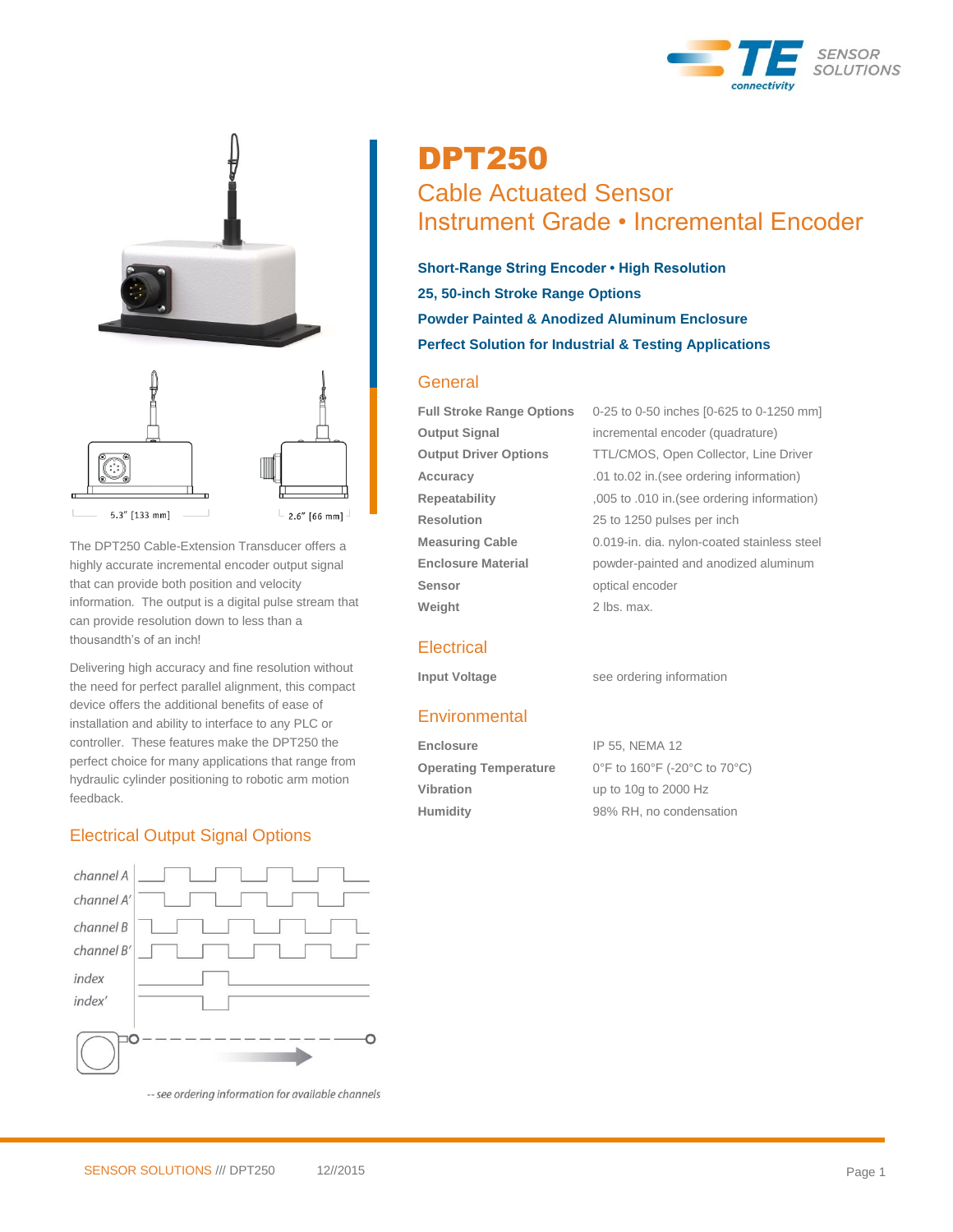Outline Drawing:



ALL DIMENSIONS ARE IN INCHES [MM] · tolerances are ±0.02 in. [±0,5mm]

#### Ordering Information

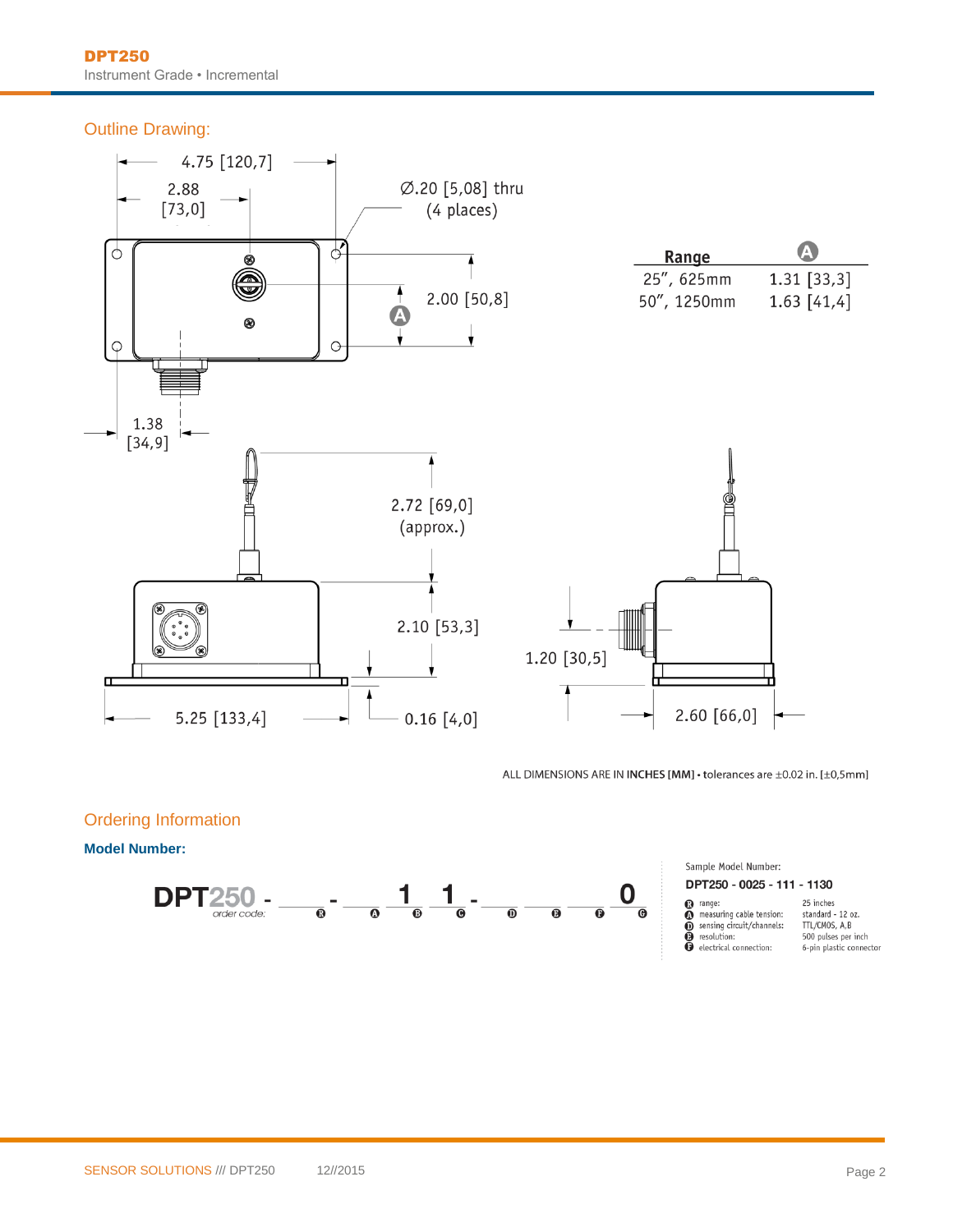#### **Full Stroke Range:**

| <b>a</b> order code:          | 0025                                   | 0050                                 | 0625                           | 1250                           |
|-------------------------------|----------------------------------------|--------------------------------------|--------------------------------|--------------------------------|
| full stroke range, min:       | $25$ in.                               | 50 in.                               | 625 mm                         | 1250 mm                        |
| accuracy:                     | $\pm 0.010$ in. (max)                  | $\pm$ .020 in. (max)                 | $\pm 0.25$ mm (max)            | $\pm 0.50$ mm (max)            |
| repeatability:                | $\pm 0.005$ in. (max)                  | $\pm$ .010 in. (max)                 | $\pm 0.12$ mm (max)            | $\pm 0.25$ mm (max)            |
| cable tension* $(\pm 30\%)$ : | 13 oz.                                 | 6 oz.                                | 3.6 <sub>N</sub>               | 1.6 N                          |
| cable acceleration, max.:     | 11 <sub>q</sub>                        | 4 g                                  | 11q                            | 4 g                            |
| resolution options:           | 50, 500, 1000, 1250<br>pulses per inch | 25, 250, 500, 625<br>pulses per inch | 2, 20, 40, 50<br>pulses per mm | 1, 10, 20, 25<br>pulses per mm |

\*note: increased cable tension options available (see below)

#### **Measuring Cable Tension:**

| <b>A</b> order code: |                   |  |               |
|----------------------|-------------------|--|---------------|
|                      | standard tension* |  | high tension* |
| 25 inch range:       | 13 oz.            |  | 65 oz.        |
| 50 inch range:       | 6 oz.             |  | 33 oz.        |
| 625 mm range:        | $3,6$ N           |  | 18,1 N        |
| 1250 mm range:       | 1,6 N             |  | 9,2 N         |

\*-note: spring tension tolerance: ±30%

#### **Sensing Circuit / Channels:**

| <b>D</b> order code: |                                                                                                                                                                   |                                                                                                                              | 4                                                                                                             |                                                                                                                                                 |
|----------------------|-------------------------------------------------------------------------------------------------------------------------------------------------------------------|------------------------------------------------------------------------------------------------------------------------------|---------------------------------------------------------------------------------------------------------------|-------------------------------------------------------------------------------------------------------------------------------------------------|
| description:         | TTL / CMOS                                                                                                                                                        | open collector                                                                                                               | line driver                                                                                                   | universal line driver                                                                                                                           |
|                      | Input voltage $(V+)$ : 4.513.2 Vdc<br>Sink current:<br>20 mA max.<br>Input current:<br>80 mA max.<br>$4.5 - 13.2 \text{ VDC} \text{ b} \frac{\text{V+}}{\text{}}$ | Input voltage (V+): 10.826.4 Vdc<br>Sink current:<br>20 mA max.<br>80 mA max.<br>Input current:<br>$10.8 - 26.4 \text{ VDC}$ | Input voltage $(V+)$ : 5 Vdc<br>Sink current:<br>20 mA max.<br>Input current:<br>150 mA max. :<br>$5 VDC$ $b$ | Input voltage $(V+)$ : 530 VDC<br>Source/Sink:<br>20 mA max.<br>50 mA max, no load<br>Input current:<br>$5 - 30$ VDC $b \frac{V+}{V+1}$<br>com. |
|                      | com.                                                                                                                                                              | A<br>R<br>com.                                                                                                               | B<br>B<br>com.                                                                                                | B<br>$\overline{B}$<br>output stage<br>$(1 \text{ of } 4)$                                                                                      |

#### **Resolution:**

| n order code:   |           |          |            |        |
|-----------------|-----------|----------|------------|--------|
| 25 in. range:   | $500$ ppi | 1000 ppi | $1250$ ppi | 50 ppi |
| 50 in. range:   | 250 ppi   | 500 ppi  | 625 ppi    | 25 ppi |
| 625 mm range: 7 | 20 ppmm   | 40 ppmm  | 50 ppmm    | 2 ppmm |
| 1250 mm range:  | 10 ppmm   | 20 ppmm  | 25 ppmm    | 1 ppmm |